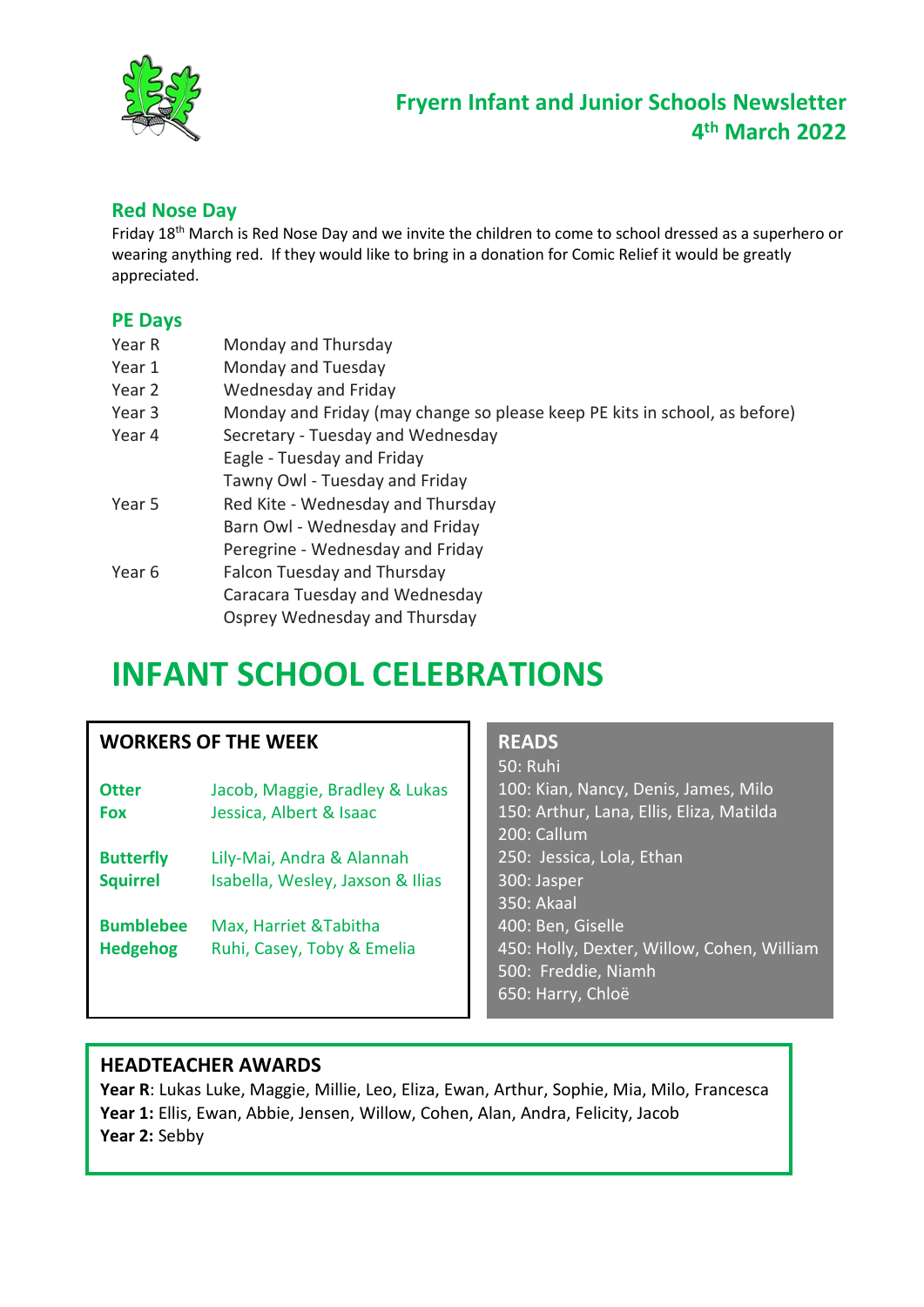# **JUNIOR SCHOOL CELEBRATIONS**

### **WORKERS OF THE WEEK**

| <b>Snowy Owl</b> | Mabel & Freya                        |
|------------------|--------------------------------------|
| <b>Pearlkite</b> | Caitlin & Georgia                    |
| <b>Eagle</b>     | Chloe, Keira & Hannah                |
| <b>Secretary</b> | Vinnie & Joshua                      |
| <b>Tawny Owl</b> | <b>Edie &amp; Christopher</b>        |
| <b>Redkite</b>   | Divesh, Leah, Charlie, Finlay & Demi |
| <b>Peregrine</b> | Isla, Emily & Amy                    |
| <b>Barn Owl</b>  | Zahra, Milly & Riley                 |
| <b>Osprey</b>    | Claudia, Matthew & Bethany           |
| <b>Falcon</b>    | Eva & Isabella                       |
| Caracara         | Paige, Alice & Poppy                 |

#### **READS**

150: Imogen 225: Layla, Jacob, Joey, Oliver 300: William 375: Alice J, Alice R 450: Noah, Aleah 525: Luke, Evie 600: Diya, Elodie 675: Edward 750: Harriet

#### **HEADTEACHER AWARDS**

**Year 3:** Skye, Billie, Millie, Josh

- **Year 4:** Summer, Daniel, Charlie, William, Freya, William, Lucas, Amelia, Daniel, Jayden, Lucas, Tyler, Scott
- **Year 5:** Jack, Genevieve, Eliana, Finley, Jaiden, Jamie, Emily, Morgan, Joshua, Daniel, Divesh, Sophie, Emelia, Zahra, Ellie, Finley, Charlie, Kyle, Georgia, Leah, Toby, Eleanor, Thea, Lana, Alex, Aubree, Summer, Cerys, Lily-Grace

**Year 6:** Ellie, Alice

## **DATES FOR YOUR DIARY**

Please note that some of these dates may change. Please check the most recent newsletter for up to date information.

#### **March**

| Thursday 10 <sup>th</sup>  | Year R - Trip to Longdown Farm                     |
|----------------------------|----------------------------------------------------|
| Tuesday 15th               | Year 4 Production - 1.45pm Secretary Class Parents |
| Wednesday 16 <sup>th</sup> | Year 4 Production - 1.45pm Eagle Class Parents     |
| Thursday 17th              | Year 4 Production - 1.45pm Tawny Owl Parents       |
| Friday 18th                | Red Nose Day - Dress up as a Superhero or wear red |
| Friday 25 <sup>th</sup>    | PTA Mother's Day Shop - Information to follow      |
| Tuesday 29th               | School Nurse in for Vision tests - Year R children |
| Wednesday 30 <sup>th</sup> | Year 2 – Trip to the SeaCity Museum                |
|                            |                                                    |
| <b>April</b>               |                                                    |
|                            |                                                    |
| Friday $1st$               | Rocksteady Concert 9.30am for Rocksteady Parents   |
| Tuesday 5 <sup>th</sup>    | Year 4 Egyptian Workshop                           |
| Wednesday 6 <sup>th</sup>  | Year 3 Trip to Marwell                             |
| Friday 8 <sup>th</sup>     | Easter Bonnet Parade - information to follow       |
| Monday 25th                | INSET DAY - Both schools closed                    |
| Friday 29th                | Infant Cricket Day - information to follow         |